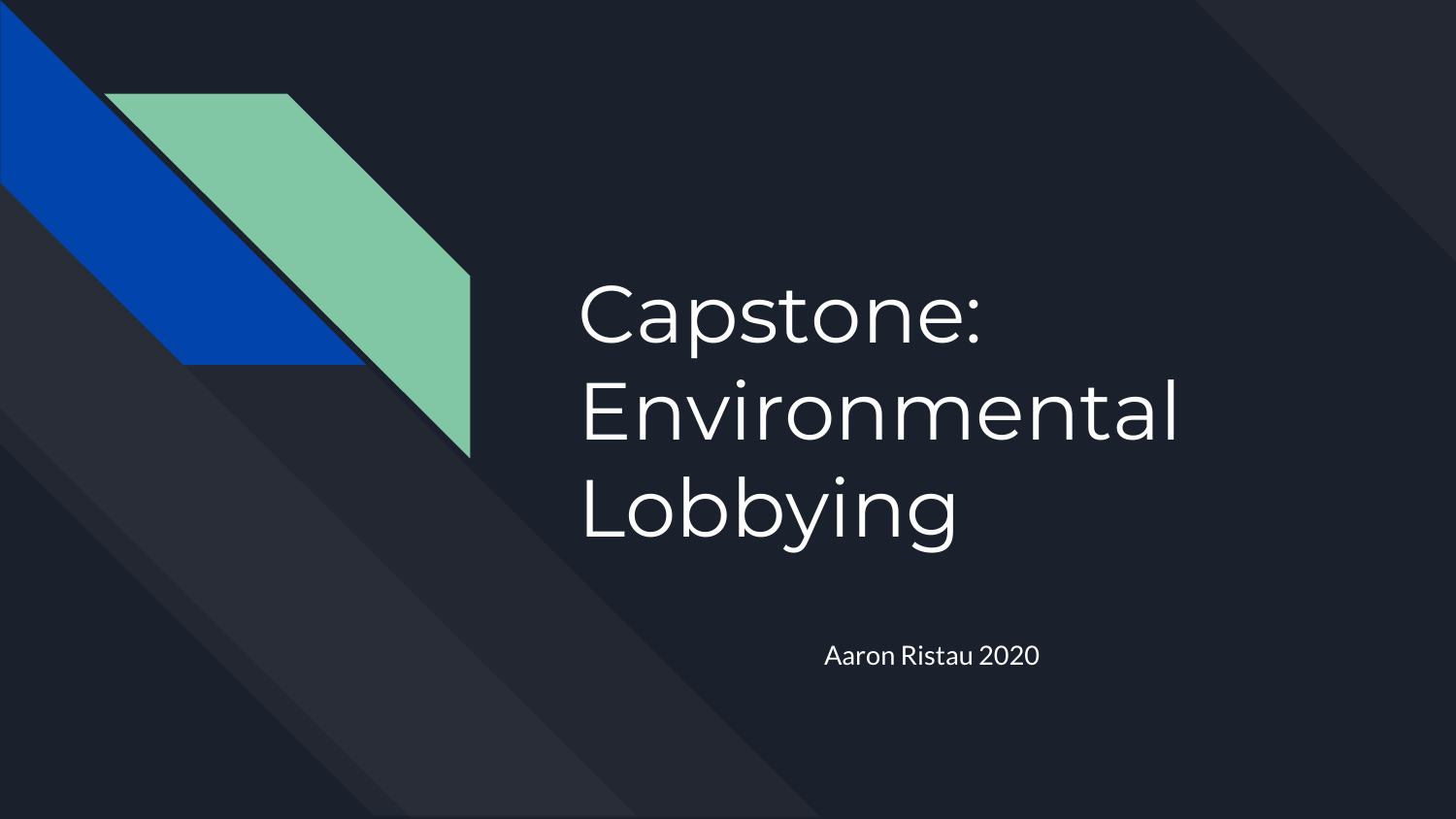



# Questions:

## 1. How effective is lobbying in environmental

policy making?

2. Does lobbying have a negative or positive effect on policy making?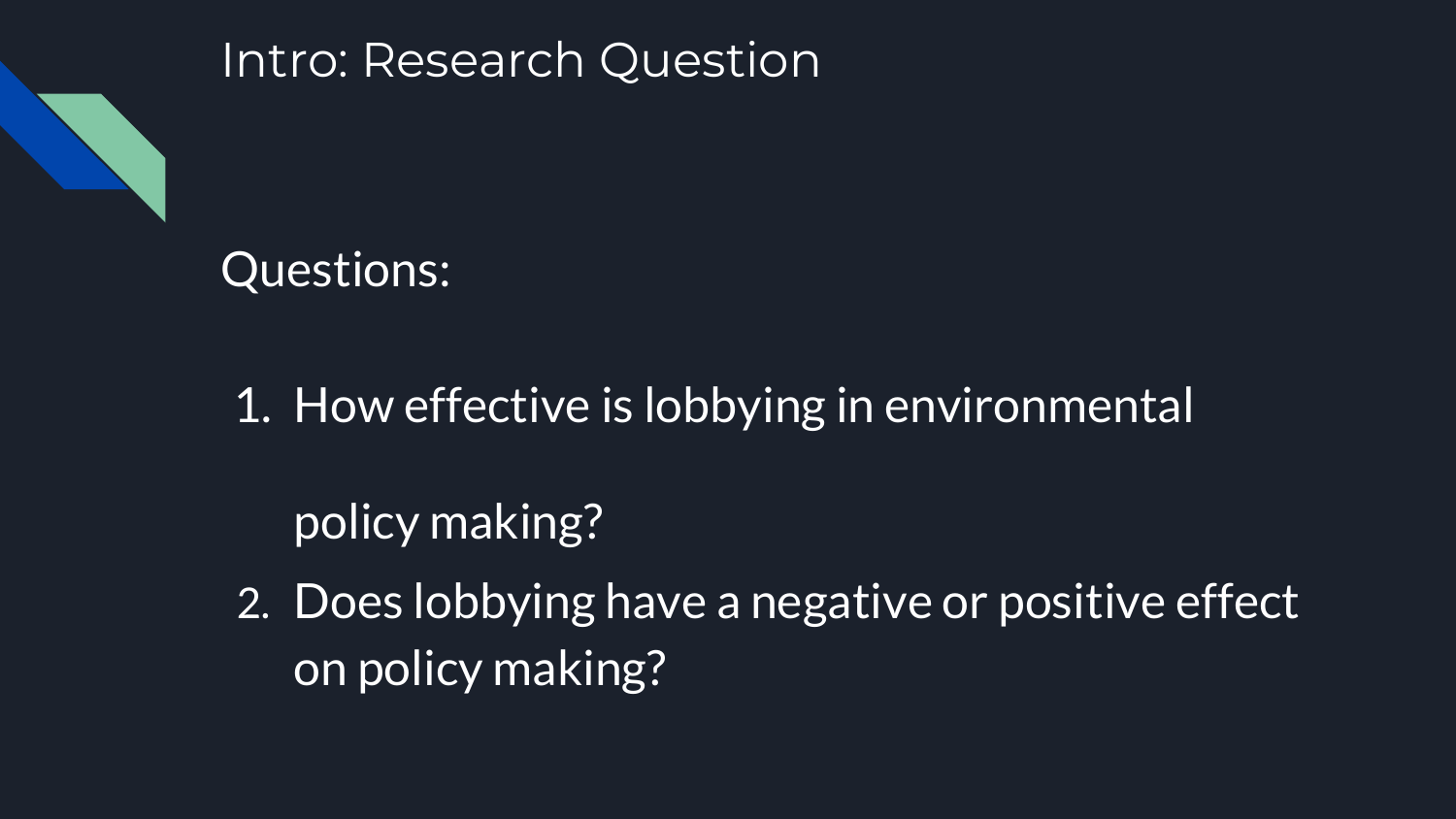

### Why Is This Important?

- Entering 1900s - CO2 emissions 662.74 million

tons

- 2017 5.27 billion tons in the U.S alone.
- 2000-2016 over 2 billion dollars spent on

environmental lobbying issues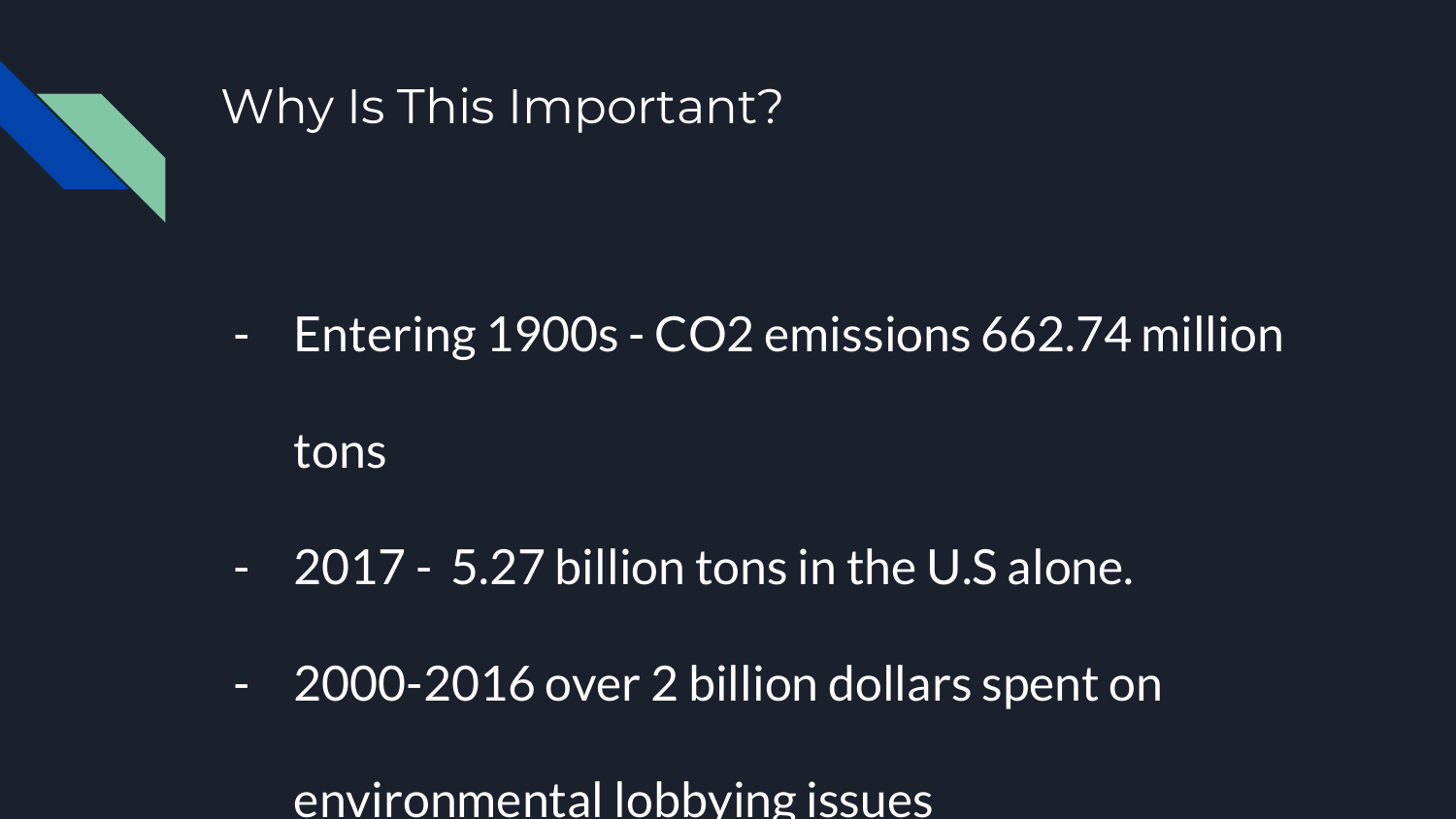

#### Research Methods

#### - Research past environmental policies

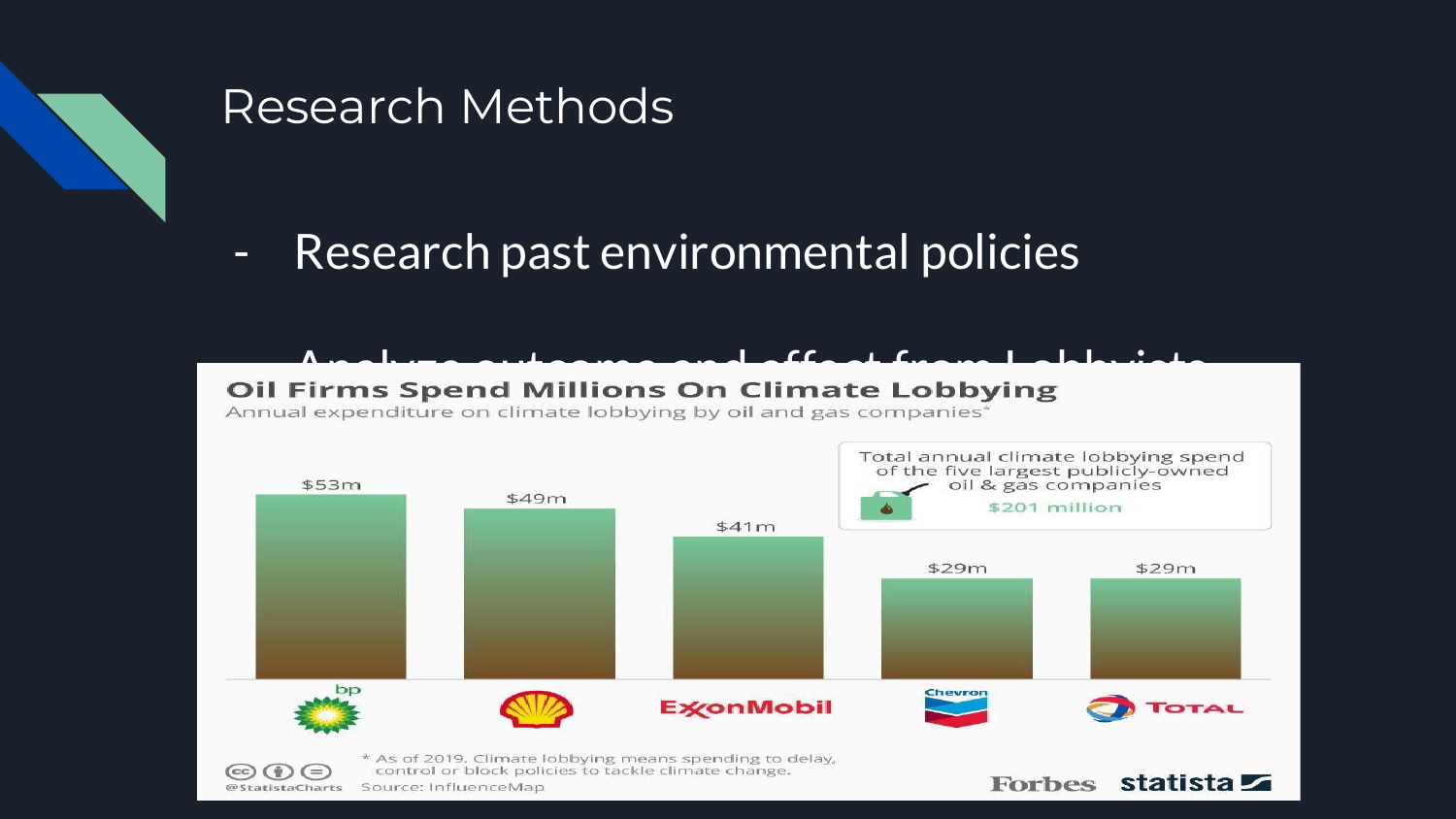

## Literature Review

Lobbying Defined - Seek to influence (politician or public official on an issue

Economic School of Thought - Should the biggest spender deserve to win?

Political View- Democracy could be strained by lobbying



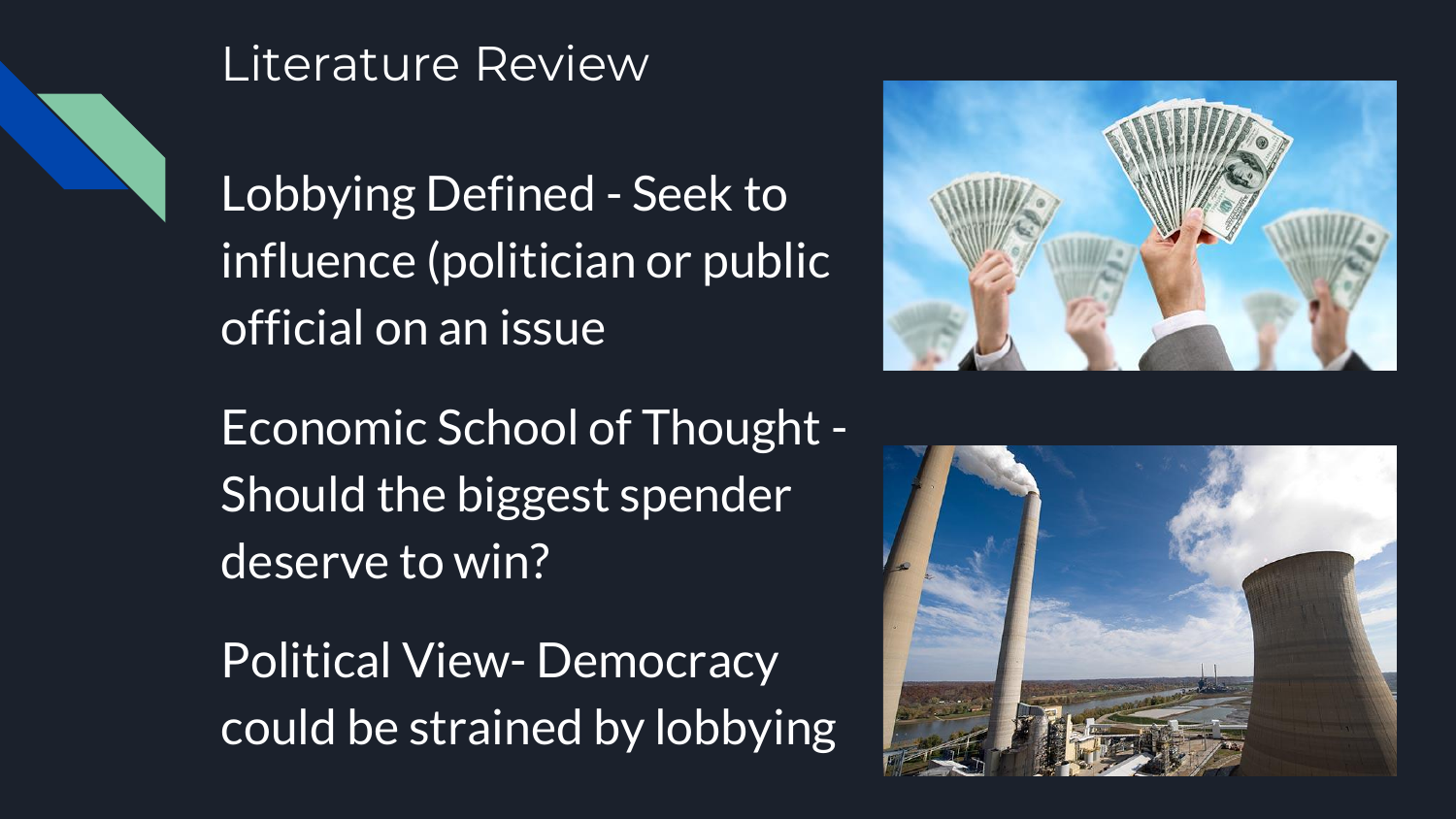

# Analysis

Three Case Studies

- Clean Energy Act
- Measure 1 Alaska Ballot
- E15 and its impact



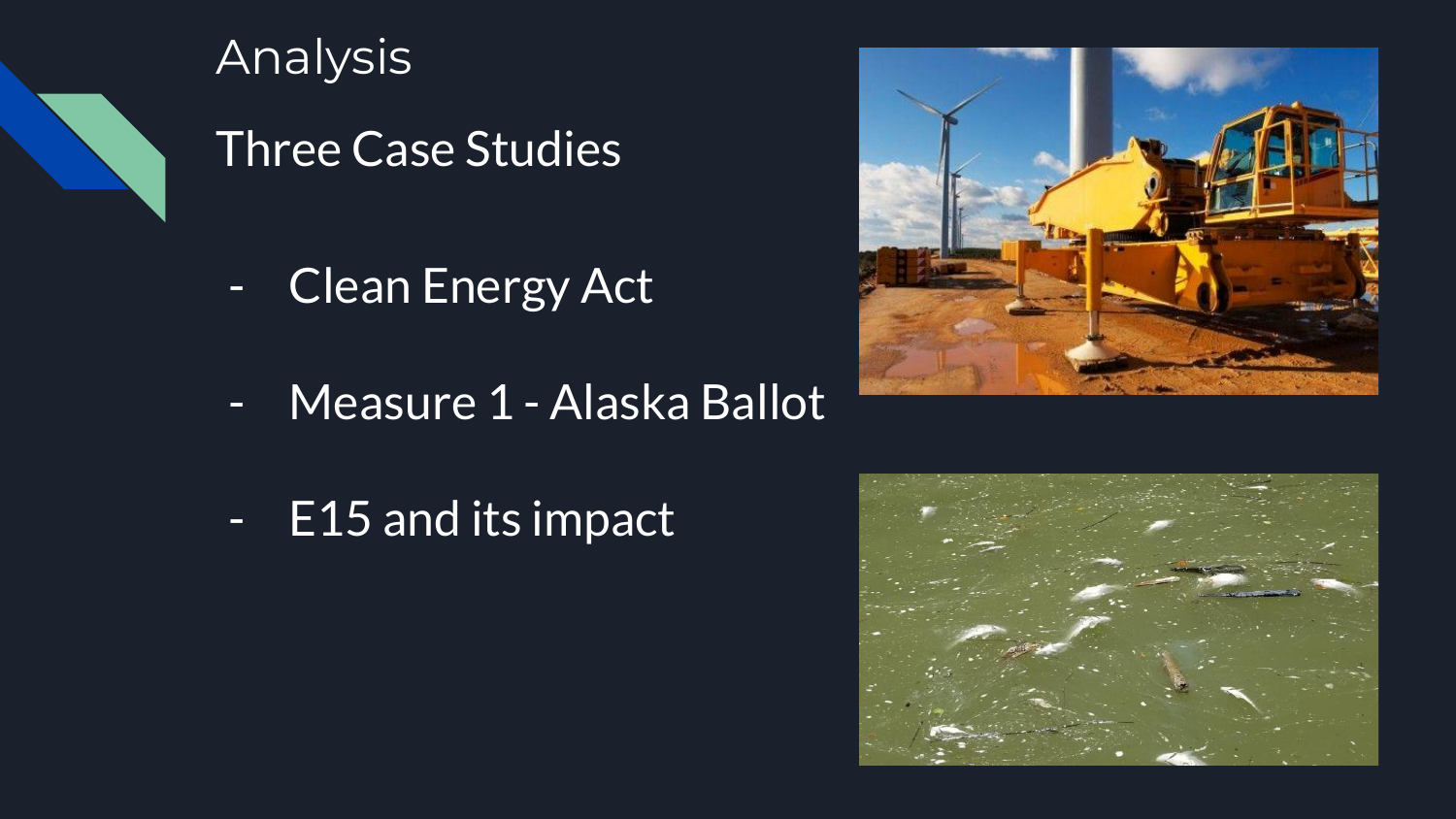

## Analysis Continued

Clean Energy Act - 700 million dollars spent by lobbyists - dropped bill passing percentage by 14%

Alaskan Ballot - 11.5 million dollars spent opposing Measure 1 - Largest Donor - ConocoPhillips (Oil Company)

E15 - 2017 RFA spent 1.9 Million Dollars on promoting 15% Ethanol